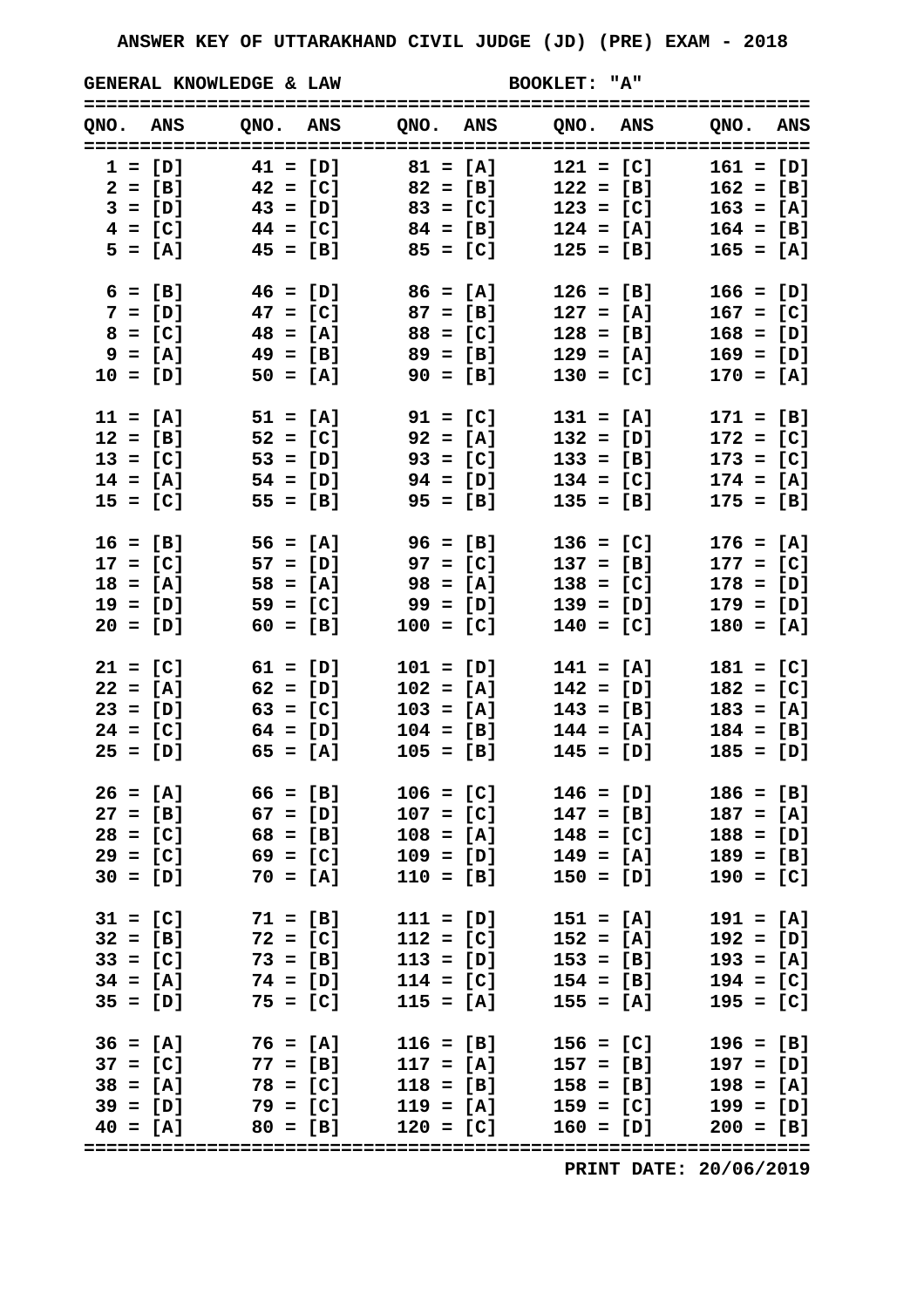**GENERAL KNOWLEDGE & LAW BOOKLET: "B"**

| QNO. ANS   |                                         |            |             |            |                         | QNO. ANS QNO. ANS QNO. ANS QNO. ANS                       |
|------------|-----------------------------------------|------------|-------------|------------|-------------------------|-----------------------------------------------------------|
|            | $1 = [B]$ $41 = [B]$ $81 = [A]$         |            |             |            | $121 = [C]$             | $161 = [D]$                                               |
|            | $2 = [C]$ $42 = [D]$ $82 = [D]$         |            |             |            | $122 = [A]$             | $162 = [B]$                                               |
|            | $3 = [A]$ $43 = [C]$ $83 = [B]$         |            |             |            | $123 = [D]$             | $163 = [C]$                                               |
|            | $4 = [C]$ $44 = [A]$ $84 = [D]$         |            |             |            | $124 = [A]$             | $164 = [A]$                                               |
|            | $5 = [B]$ $45 = [B]$ $85 = [C]$         |            |             |            | $125 = [A]$             | $165 = [D]$                                               |
|            | $6 = [C]$ $46 = [D]$ $86 = [D]$         |            |             |            | $126 = [B]$             | $166 = [A]$                                               |
|            | $7 = [A]$ $47 = [C]$ $87 = [C]$         |            |             |            | $127 = [B]$             | $167 = [C]$                                               |
| $8 = [D]$  | $48 = [A]$                              |            | $88 = [A]$  |            | $128 = [A]$             | $168 = [C]$                                               |
| $9 = [D]$  |                                         | 49 = [D]   | $89 = [B]$  |            | $129 = [C]$             | $169 = [B]$                                               |
| $10 = [C]$ |                                         | $50 = [A]$ | $90 = [A]$  |            | $130 = [B]$             | $170 = [D]$                                               |
| $11 = [A]$ | $51 = [C]$                              |            | 91 = [B]    |            | $131 = [B]$             | $171 = [A]$                                               |
|            | $12 = [D]$ $52 = [C]$ $92 = [A]$        |            |             |            | $132 = [C]$             | $172 = [D]$                                               |
|            | $13 = [C]$ $53 = [B]$ $93 = [C]$        |            |             |            | $133 = [D]$             | $173 = [B]$                                               |
|            | $14 = [D]$ $54 = [A]$ $94 = [C]$        |            |             |            | $134 = [D]$             | $174 = [A]$                                               |
| $15 = [A]$ |                                         | $55 = [B]$ |             | $95 = [B]$ | $135 = [B]$             | $175 = [C]$                                               |
|            | $16 = [B]$ $56 = [C]$ $96 = [C]$        |            |             |            | $136 = [A]$             | $176 = [D]$                                               |
|            | $17 = [C]$ 57 = [B] 97 = [A]            |            |             |            | $137 = [B]$             | $177 = [D]$                                               |
| $18 = [C]$ | $58 = [C]$                              |            | $98 = [B]$  |            | $138 = [A]$             | $178 = [B]$                                               |
| $19 = [D]$ |                                         | $59 = [A]$ | 99 = [B]    |            | $139 = [D]$             | $179 = [A]$                                               |
| $20 = [C]$ | $60 = [B]$                              |            | $100 = [A]$ |            | $140 = [C]$             | $180 = [D]$                                               |
|            | $21 = [B]$ $61 = [C]$                   |            | $101 = [B]$ |            | $141 = [D]$             | $181 = [A]$                                               |
| $22 = [C]$ | $62 = [B]$                              |            | $102 = [A]$ |            | $142 = [D]$             | $182 = [C]$                                               |
|            | $23 = [A]$ 63 = [B]                     |            | $103 = [C]$ |            | $143 = [A]$             | $183 = [B]$                                               |
|            | $24 = [D]$ 64 = [C]                     |            | $104 = [A]$ |            | $144 = [B]$             | $184 = [D]$                                               |
|            | $25 = [A]$ $65 = [A]$                   |            | $105 = [D]$ |            | $145 = [C]$             | $185 = [D]$                                               |
| $26 = [C]$ | $66 = [C]$                              |            |             |            | $106 = [B]$ $146 = [C]$ | $186 = [C]$                                               |
|            | $27 = [A]$ 67 = [D]                     |            | $107 = [C]$ |            | $147 = [A]$             | $187 = [D]$                                               |
|            | $28 = [D]$ 68 = [B]                     |            | $108 = [B]$ |            | $148 = [B]$             | $188 = [A]$                                               |
| $29 = [A]$ |                                         | $69 = [B]$ | $109 = [C]$ |            | $149 = [A]$             | $189 = [B]$                                               |
|            | $30 = [D]$ 70 = [C]                     |            | $110 = [B]$ |            | $150 = [C]$             | $190 = [D]$                                               |
|            | $31 = [C]$ 71 = [A]                     |            | $111 = [C]$ |            | $151 = [D]$             | $191 = [B]$                                               |
|            | $32 = [D]$ 72 = [D]                     |            | $112 = [D]$ |            | $152 = [D]$             | $192 = [C]$                                               |
|            | $33 = [C]$ 73 = [C]                     |            | $113 = [C]$ |            | $153 = [A]$             | $193 = [A]$                                               |
|            | $34 = [B]$ 74 = [D] 114 = [A]           |            |             |            | $154 = [C]$             | $194 = [B]$                                               |
|            | $35 = [D]$ 75 = [A]                     |            | $115 = [D]$ |            | $155 = [C]$             | $195 = [C]$                                               |
|            | $36 = [C]$ 76 = [A] 116 = [B]           |            |             |            | $156 = [A]$             | $196 = [B]$                                               |
|            | $37 = [A]$ $77 = [B]$ $117 = [A]$       |            |             |            | $157 = [B]$             | $197 = [D]$                                               |
|            | $38 = [B]$ 78 = [B] 118 = [D] 158 = [D] |            |             |            |                         | $198 = [C]$                                               |
|            |                                         |            |             |            |                         | $39 = [A]$ $79 = [C]$ $119 = [D]$ $159 = [B]$ $199 = [A]$ |
| $40 = [D]$ | $80 = [C]$ 120 = [B]                    |            |             |            |                         | $160 = [A]$ 200 = [B]                                     |
|            |                                         |            |             |            |                         |                                                           |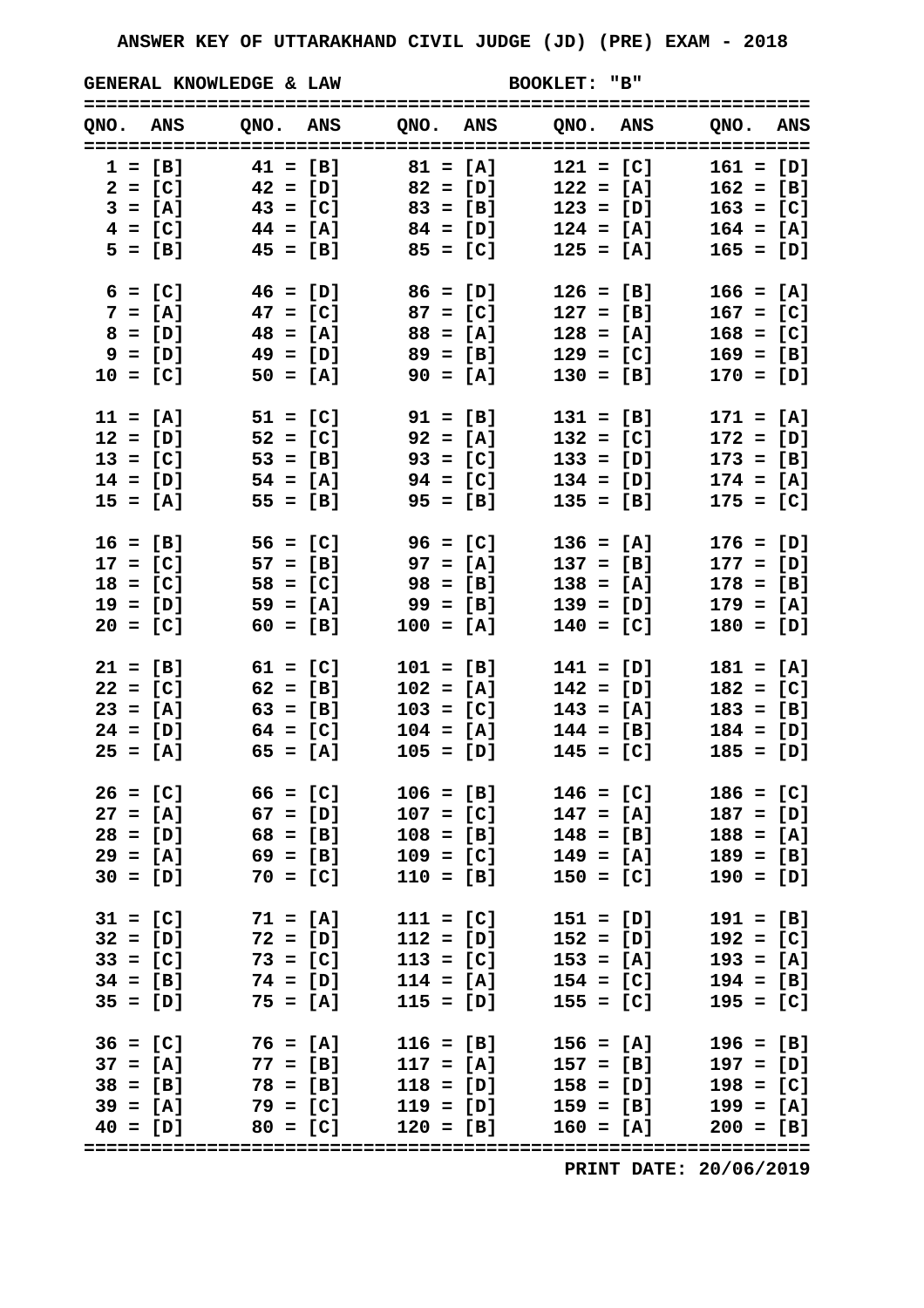GENERAL KNOWLEDGE & LAW BOOKLET: "C"

| QNO. ANS   |                                   |                      | QNO. ANS QNO. ANS QNO. ANS | ONO. ANS    |
|------------|-----------------------------------|----------------------|----------------------------|-------------|
|            |                                   |                      |                            |             |
|            | $1 = [A]$ $41 = [B]$ $81 = [D]$   |                      | $121 = [C]$                | $161 = [C]$ |
|            | $2 = [B]$ $42 = [C]$ $82 = [B]$   |                      | $122 = [A]$                | $162 = [B]$ |
|            | $3 = [C]$ $43 = [A]$ $83 = [A]$   |                      | $123 = [B]$                | $163 = [D]$ |
|            | $4 = [C]$ $44 = [D]$ $84 = [D]$   |                      | $124 = [D]$                | $164 = [C]$ |
|            | $5 = [D]$ $45 = [D]$ $85 = [D]$   |                      | $125 = [B]$                | $165 = [A]$ |
|            | $6 = [C]$ $46 = [C]$ $86 = [B]$   |                      | $126 = [A]$                | $166 = [B]$ |
|            | $7 = [B]$ 47 = [A] 87 = [C]       |                      | $127 = [D]$                | $167 = [C]$ |
| $8 = [C]$  | $48 = [D]$                        | $88 = [A]$           | $128 = [B]$                | $168 = [C]$ |
| $9 = [A]$  | 49 = [C]                          | 89 = [D]             | $129 = [C]$                | $169 = [B]$ |
| $10 = [D]$ | $50 = [D]$                        | $90 = [A]$           | $130 = [A]$                | $170 = [A]$ |
|            |                                   |                      |                            |             |
| $11 = [A]$ | $51 = [C]$                        | 91 = [A]             | $131 = [D]$                | $171 = [B]$ |
|            | $12 = [C]$ 52 = [D]               | $92 = [B]$           | $132 = [A]$                | $172 = [C]$ |
|            | $13 = [A]$ $53 = [C]$ $93 = [B]$  |                      | $133 = [C]$                | $173 = [B]$ |
|            | $14 = [D]$ $54 = [A]$ $94 = [A]$  |                      | $134 = [C]$                | $174 = [C]$ |
| $15 = [A]$ | $55 = [B]$                        | $95 = [C]$           | $135 = [B]$                | $175 = [A]$ |
|            | $16 = [D]$ 56 = [A]               | $96 = [B]$           | $136 = [D]$                | $176 = [B]$ |
|            | $17 = [C]$ 57 = [B] 97 = [B]      |                      | $137 = [A]$                | $177 = [C]$ |
| $18 = [D]$ | $58 = [A]$                        | 98 = [C]             | $138 = [D]$                | $178 = [B]$ |
| $19 = [C]$ | 59 = [C]                          | 99 = [D]             | $139 = [B]$                | $179 = [B]$ |
| $20 = [B]$ | $60 = [C]$                        | $100 = [D]$          | $140 = [A]$                | $180 = [C]$ |
|            |                                   |                      |                            |             |
|            | $21 = [D]$ $61 = [B]$             | $101 = [B]$          | $141 = [C]$                | $181 = [A]$ |
| $22 = [C]$ | $62 = [C]$                        | $102 = [A]$          | $142 = [D]$                | $182 = [C]$ |
|            | $23 = [A]$ 63 = [A]               | $103 = [B]$          | $143 = [D]$                | $183 = [D]$ |
|            | $24 = [B]$ 64 = [B]               | $104 = [A]$          | $144 = [B]$                | $184 = [B]$ |
|            | $25 = [A]$ 65 = [B]               | $105 = [D]$          | $145 = [A]$                | $185 = [B]$ |
| $26 = [D]$ | $66 = [A]$                        | $106 = [C]$          | $146 = [D]$                | $186 = [C]$ |
| $27 = [B]$ | $67 = [B]$                        | $107 = [D]$          | $147 = [A]$                | $187 = [A]$ |
|            | $28 = [D]$ 68 = [A]               | $108 = [D]$          | $148 = [C]$                | $188 = [D]$ |
| $29 = [C]$ | $69 = [C]$                        | $109 = [A]$          | $149 = [B]$                | $189 = [C]$ |
|            | $30 = [A]$ 70 = [A]               | $110 = [B]$          | $150 = [D]$                | $190 = [D]$ |
|            |                                   |                      |                            |             |
|            | $31 = [B]$ 71 = [D]               | $111 = [C]$          | $151 = [D]$                | $191 = [A]$ |
|            | $32 = [D]$ 72 = [B]               | $112 = [C]$          | $152 = [C]$                | $192 = [A]$ |
|            | $33 = [C]$ 73 = [C]               | $113 = [A]$          | $153 = [D]$                | $193 = [B]$ |
|            | $34 = [A]$ 74 = [B] 114 = [B]     |                      | $154 = [A]$                | $194 = [B]$ |
|            | $35 = [D]$ 75 = [C]               | $115 = [A]$          | $155 = [B]$                | $195 = [C]$ |
|            | $36 = [A]$ 76 = [B]               | $116 = [C]$          | $156 = [D]$                | $196 = [C]$ |
|            | $37 = [B]$ $77 = [C]$             | $117 = [D]$          | $157 = [B]$                | $197 = [A]$ |
|            | $38 = [C]$ 78 = [D]               | $118 = [D]$          | $158 = [C]$                | $198 = [D]$ |
|            | $39 = [A]$ $79 = [C]$ $119 = [A]$ |                      | $159 = [A]$                | $199 = [B]$ |
| $40 = [C]$ |                                   | $80 = [A]$ 120 = [C] | $160 = [B]$                | $200 = [D]$ |
|            |                                   |                      |                            |             |